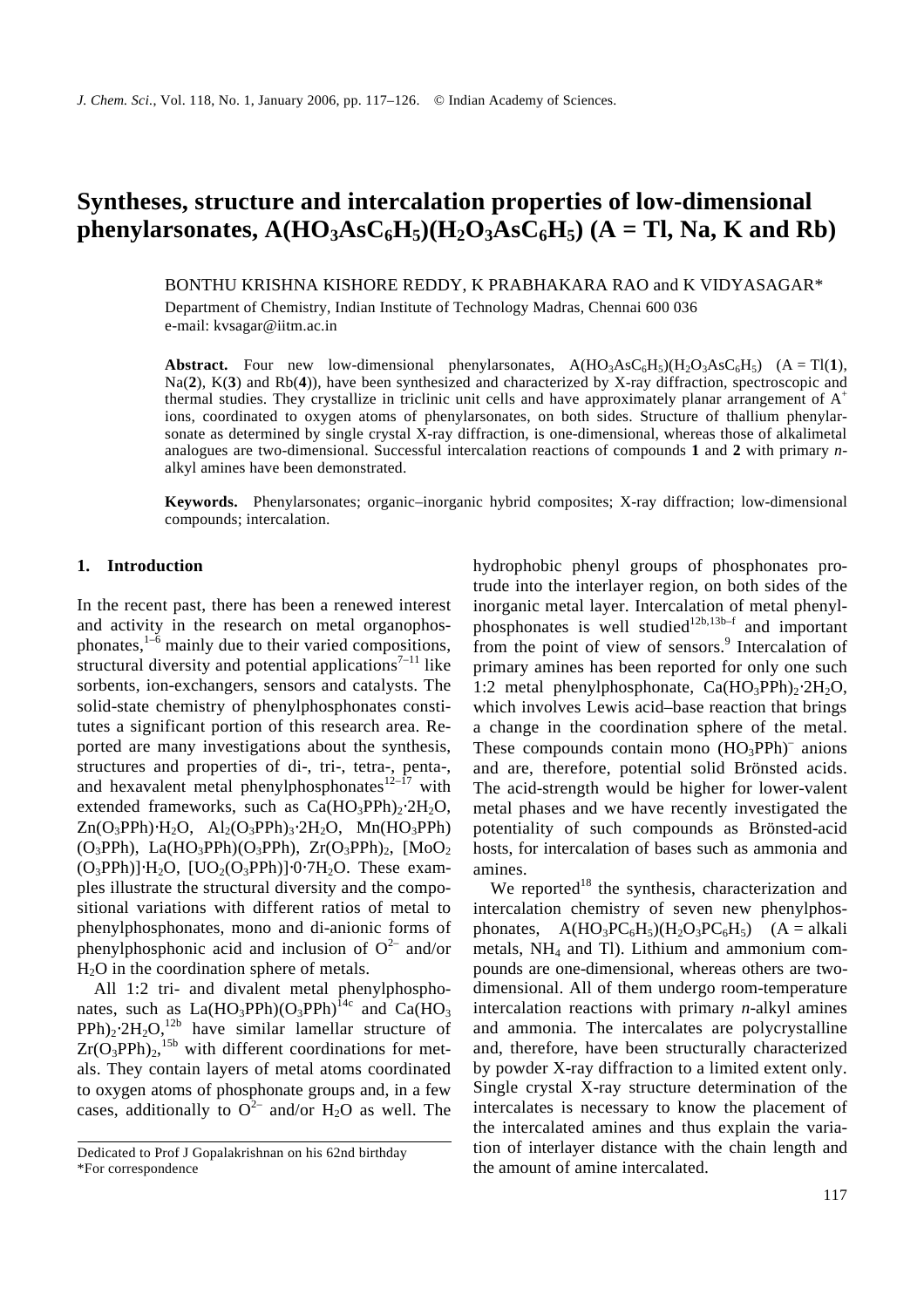The solid-state chemistry of metal arsonates $3,6,19,20$ with extended frameworks is rather limited. It is generally believed that the chemistry of metal phenylarsonates would be the same as that of the corresponding phenylphosphonates. Despite this common belief, we have undertaken a study of synthesis, structure and intercalation properties of  $A(HO_3AsC_6H_5)$  $(H_2O_3AsC_6H_5)$   $(A = alkali$  metals, NH<sub>4</sub> and Tl) phenylarsonates, with the hope of succeeding in the crystal growth and, therefore, X-ray single crystal X-ray diffraction study of their intercalated products. These efforts have led to the successful synthesis and intercalation of new  $A(HO_3AsC_6H_5)(H_2O_3AsC_6H_5)$  $(A = T1(1), Na(2), K(3)$  and  $Rb(4)$ ) phenylarsonates, among which the thallium compound possesses a new structure type. Our attempts of crystal growth of intercalated products were not fruitful. The results of these investigations are presented here.

## **2. Experimental**

## 2.1 *Synthesis*

The high purity chemicals,  $A_2CO_3$  (A = Na, K (SD) Fine, India), Rb, Tl (Aldrich)) carbonates, phenylarsonic acid,  $C_6H_5AsO_3H_2$  (Fluka) and eight primary *n*-alkyl amines,  $CH_3(CH_2)_{n-1}NH_2$  (*n* = 5–9, 12, 16, 18) (Fluka) were used, as purchased, for the synthesis.  $A(HO_3AsC_6H_5)(H_2O_3AsC_6H_5)$  (A = Tl(1), Na(2), K(**3**) and Rb(**4**)) compounds were synthesized in polycrystalline form, on the scale of 1 g, by evaporating, on a steam bath, aqueous solutions of stoichiometric reactant mixtures of phenylarsonic acid and appropriate  $A_2CO_3$  carbonate. In all the cases, the yields were almost quantitative. Crystal growth by slow evaporation, at room temperature, of the aqueous solutions of stoichiometric reactant mixtures was successful in the case of the thallium (**1**) compound only.

#### 2.2 *Intercalation reactions*

Thallium (**1**) and sodium (**2**) phenylarsonates were examined for intercalation and a more detailed study of intercalation was confined to the latter compound. Intercalation reactions of sodium (**2**) phneylarsonate were carried out, under nonaqueous conditions, by four methods. In the first method, a 2:1 molar reactant mixture of *n*-alkyl amine and phenylarsonate **2** was stirred in 10 ml of *n*-hexane solvent, at room temperature, over a period of one day. In the second method, the same 2:1 molar reactant mixture was refluxed in 12 ml of *n*-hexane solvent at  $\sim80^{\circ}$ C for one day. In the third method, phenylarsonate **2** was added to excess of liquid *n*-octyl amine (~1:10 molar ratio) and the solid immediately swelled, with the evolution of heat. The reaction mixture was left undisturbed for 2 days. The fourth one was solvothermal method intended for crystal growth of intercalates. In this method, the same 2:1 molar reactant mixture of *n*-octyl amine and phenylarsonate **2** was heated along with 4 ml of *n*-hexane solvent, at 170°C over a period of 1 day, in a 23 ml Teflon-lined acid digestion bomb and then cooled to room temperature over a period of 1 day. In all these intercalation reactions, the solid  $2 \cdot (CH_3(CH_2)_{n-1}NH_2)_x$  intercalates were filtered, washed with *n*-hexane and finally air-dried.

Similarly intercalates of thallium (**1**) phenylarsonate,  $1 \cdot (CH_3(CH_2)_{n-1}NH_2)_x$  (*n* = 5, 8 and 16) were prepared by the first method. The third method was employed to prepare  $1 \cdot (CH_3(CH_2)_{n-1}NH_2)_x$  (*n* = 5 and 8) intercalates. Crystal growth of *n*-octyl amine intercalate,  $1 \cdot (CH_3(CH_2)_7NH_2)_x$  was attempted by the fourth method.

#### 2.3 *X-ray diffraction and crystal structure*

The powder X-ray diffraction (XRD) patterns of phenylarsonates, **1**–**4** and the intercalation products were recorded on an XD-D1 X-ray diffractometer, Shimadzu, using CuK*a*  $(I = 1.5406 \text{ Å})$  radiation. The powder XRD patterns of compounds **1–4** were simulated, using the LAZY-PULVERIX program<sup>21</sup> on the basis of single crystal X-ray structures, for the purpose of ascertaining their compositions and structures.

A good quality, needle-shaped crystal of the  $Tl(HO<sub>3</sub>AsC<sub>6</sub>H<sub>5</sub>)(H<sub>2</sub>O<sub>3</sub>AsC<sub>6</sub>H<sub>5</sub>)$  compound (1) was selected and mounted on a thin glass fibre with glue. The X-ray data were gathered at 25°C, using Mo-K*a* radiation ( $\hat{I} = 0.71073$  Å), on an Enraf–Nonius CAD4 automated four-circle diffractometer, by standard procedures involving *w–*2*q* scan technique. The data were reduced by routine computational procedures. The structure solution and refinements were carried out using the  $program<sup>22</sup>$  SHELXL-97 and the graphic programs<sup>23,24</sup> DIAMOND and ORTEP were used to draw the structures. The structure solution was obtained by the direct method and all the nonhydrogen atoms were refined anisotropically. The nonhydrogen-atom content in the asymmetric unit does not account for charge neutrality and thus indi-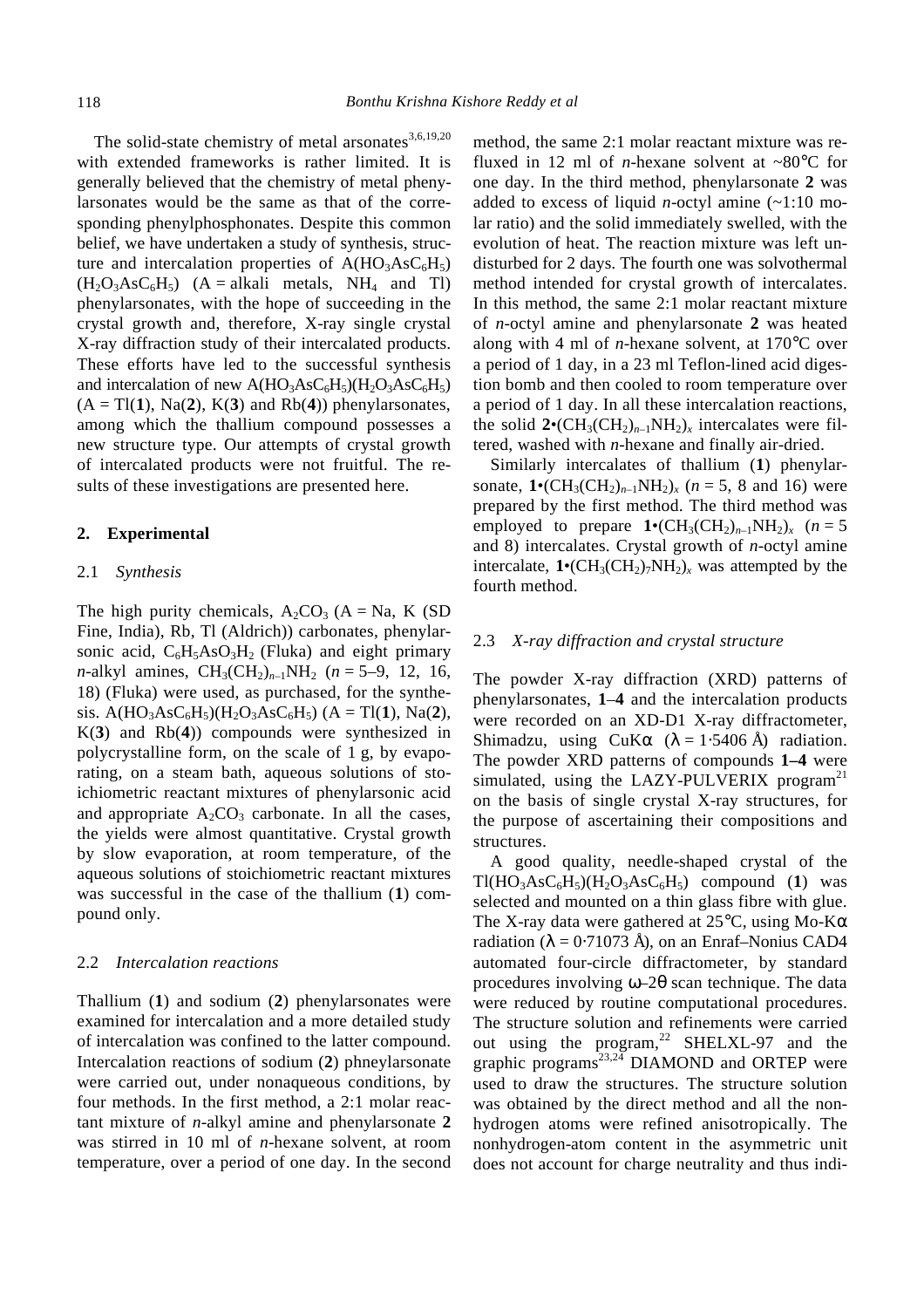cates the presence of six acidic protons of four phenylarsonic acid molecules. These acidic hydrogen atoms and also the phenyl hydrogen atoms were introduced in the calculated positions and refined with riding model restraints. The crystallographically determined composition of  $T1(HO_3AsC_6H_5)$  $(H_2O_3AsC_6H_5)$  for thallium (1) compound was corroborated by the carbon and hydrogen elemental analysis (found C, 23⋅81; H, 2⋅25% requires C, 23⋅73; H, 2⋅17%). The CIF file, containing the supplementary crystallographic data, for this compound is deposited in the Cambridge Crystallographic Data Centre; deposition number, CCDC-284740. The pertinent crystallographic data, the positional parameters and the selected bond lengths for thallium (**1**) compound are given in tables 1–3.

#### 2.4 *Spectroscopic, thermal and analytical data*

The samples were ground with dry KBr and pressed into transparent discs for infrared spectroscopic study. The infrared spectra, in the range 400 to 4000 cm–1 , were measured on a Bruker IFS 66V FT-IR spectrometer. Solid-state nuclear magnetic resonance (NMR) experiments were performed with magic angle spinning (MAS) on a Bruker DSX 300 spectrometer operating at resonance frequencies of  $75.5$  MHz for  $^{13}$ C nuclei. Chemical shifts were ref-

**Table 1.** Pertinent crystallographic data for  $Tl(HO<sub>3</sub>AsC<sub>6</sub>H<sub>5</sub>)(H<sub>2</sub>O<sub>3</sub>AsC<sub>6</sub>H<sub>5</sub>)$  (1) compound.

| Formula                           | $C_{12}H_{13}As_2O_6T1$ |
|-----------------------------------|-------------------------|
| Formula weight                    | 607.43                  |
| Crystal system                    | Triclinic               |
| a(A)                              | 6.644(2)                |
| b(A)                              | 27.290(8)               |
| c(A)                              | 9.389(3)                |
| $a(^{\circ})$                     | 90.53(3)                |
| $\bm{b}$ (°)                      | $110-71(2)$             |
| $g^{(°)}_{V(A^3)}$                | 90.06(3)                |
|                                   | 1592.3(8)               |
| Space group (No.)                 | $P\hat{i}(2)$           |
| Ζ                                 | 4                       |
| $r_{\text{calgd}}(g/\text{cm}^3)$ | 2.534                   |
| I(A)                              | 0.71073                 |
| $m(mm^{-1})$                      | 14.289                  |
| Total reflections                 | 6103                    |
| Independent reflections           | 5573                    |
| ${}^{\rm a}R$                     | 0.0589                  |
| ${}^{\rm b}R_{w}$                 | 0.1754                  |

 ${}^{a}R = \sum_{\alpha} ||F_{\alpha}| - |F_{\alpha}||/\Sigma|F_{\alpha}$ ;  ${}^{b}R_{w} = [\Sigma_{w}(|F_{\alpha}|^{2} - |F_{\alpha}|^{2})^{2}/\Sigma_{w}$  $(|F_o|^2)^2]^{1/2}$ 

erenced to an external standard of glycine. The recycle delay time was 2 s and the pulse length was 3⋅0 *m*s, whereas the spinning frequency was 7⋅0 kHz. Thermogravimetric analysis was carried out on Netzsch STA 409C instrument. The samples were heated to 1000–1200°C at a rate of 10°C per minute, under flowing nitrogen gas. The compounds were analyzed for CHN content, using elemental analyzer Perkin–Elmer Series 11 Model.

#### **3. Results and discussion**

The powder XRD patterns of three  $A(HO_3AsC_6H_5)$  $(H_2O_3AsC_6H_5)$   $(A = Na(2), K(3)$  and Rb(4)) alkalimetal phenylarsonates are, as strikingly evident from the *d*-values of the first intense reflection with the two-theta value of  $\sim$  5 (figure 1), similar to one another but different from that of  $T1(HO_3AsC_6H_5)$  $(H_2O_3AsC_6H_5)$  (1). The corresponding four phenylphosphonates possess three different, but similar, layered structures and only two structure types, namely those of alkalimetal compounds, were identified<sup>18</sup> by single crystal X-ray diffraction. Thus all four of them have similar powder XRD patterns, which are comparable to those of the three alkalimetal phenylarsonates, **2**–**4**. The observed powder XRD pattern (figure 2) of sodium (**2**) compound agrees well with the one simulated, based on the crystal structure and *also* the triclinic unit cell parameters of  $Na(HO_3PC_6H_5)(H_2O_3PC_6H_5)$ . For some of



**Figure 1.** Powder XRD patterns of  $A(HO_3AsC_6H_5)$  $(H_2O_3AsC_6H_5)$   $(A = T1(1), Na(2), K(3)$  and Rb(4)) compounds.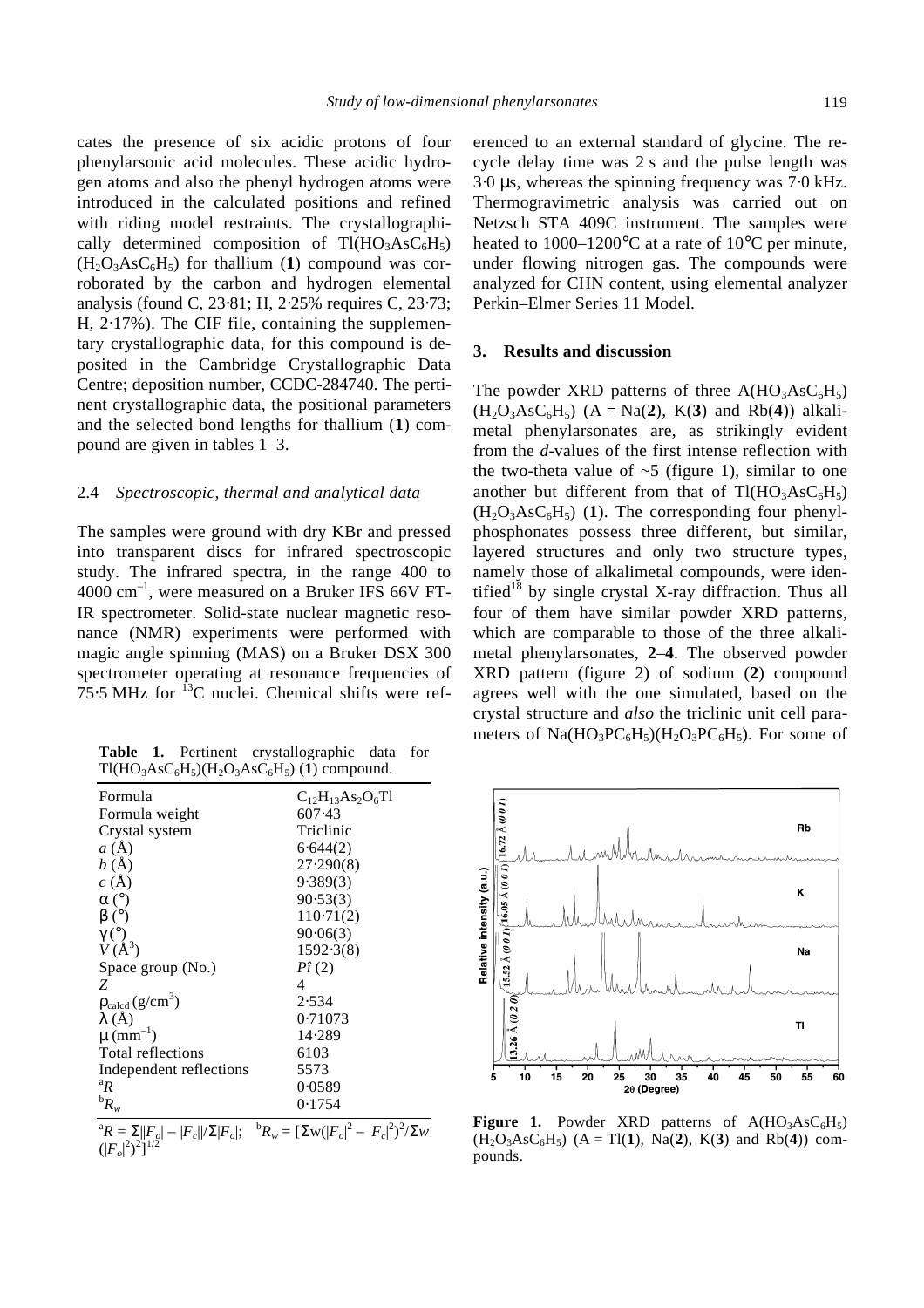| Atom  | $\boldsymbol{x}$ | Y             | $\ensuremath{\mathnormal{Z}}$ | $^*U_{\text{(eq)}}$ |
|-------|------------------|---------------|-------------------------------|---------------------|
| Tl(1) | 0.6922(1)        | 0.0207(1)     | 0.3579(1)                     | 0.042(1)            |
| Tl(2) | 0.3343(1)        | 0.4793(1)     | 0.6419(1)                     | 0.042(1)            |
| As(1) | 0.1377(2)        | $-0.0434(1)$  | 0.1972(2)                     | 0.033(1)            |
| As(2) | 0.0592(2)        | 0.4567(1)     | 0.1969(2)                     | 0.033(1)            |
| As(3) | 0.7230(2)        | 0.3964(1)     | 0.5423(2)                     | 0.035(1)            |
| As(4) | 0.1810(2)        | 0.1036(1)     | 0.4578(2)                     | 0.035(1)            |
| O(1)  | 0.3301(17)       | $-0.0531(5)$  | 0.3630(11)                    | 0.046(3)            |
| O(2)  | 0.0013(15)       | 0.0087(4)     | 0.1890(10)                    | 0.035(2)            |
| O(3)  | 0.2757(15)       | $-0.0371(5)$  | 0.0713(11)                    | 0.047(3)            |
| O(4)  | 0.1912(16)       | 0.5080(4)     | 0.1897(11)                    | 0.039(3)            |
| O(5)  | 0.0357(18)       | 0.4469(4)     | 0.3669(11)                    | 0.043(3)            |
| O(6)  | $-0.2040(16)$    | 0.4611(5)     | 0.0732(11)                    | 0.047(3)            |
| O(7)  | 0.5564(17)       | 0.4415(5)     | 0.4712(11)                    | 0.048(3)            |
| O(8)  | 0.8391(18)       | 0.3736(5)     | 0.4217(12)                    | 0.050(3)            |
| O(9)  | 0.9398(17)       | 0.4148(5)     | 0.6973(11)                    | 0.051(3)            |
| O(10) | 0.0880(17)       | 0.0593(5)     | 0.5306(11)                    | 0.043(3)            |
| O(11) | 0.4172(17)       | 0.1271(5)     | 0.5771(11)                    | 0.049(3)            |
| O(12) | 0.2430(18)       | 0.0833(5)     | 0.3018(12)                    | 0.053(3)            |
| C(1)  | $-0.0520(20)$    | $-0.0984(6)$  | 0.1319(16)                    | 0.038(4)            |
| C(2)  | 0.0230(30)       | 0.1447(8)     | 0.1370(20)                    | 0.070(6)            |
| C(3)  | $-0.1080(40)$    | $-0.1829(10)$ | 0.0920(20)                    | 0.082(7)            |
| C(4)  | $-0.3300(30)$    | $-0.1744(10)$ | 0.0330(30)                    | 0.081(7)            |
| C(5)  | $-0.4160(30)$    | $-0.1263(9)$  | 0.0160(30)                    | 0.076(7)            |
| C(6)  | $-0.2720(30)$    | $-0.0897(7)$  | 0.0650(20)                    | 0.056(5)            |
| C(7)  | 0.1770(20)       | 0.4021(6)     | 0.1214(15)                    | 0.033(3)            |
| C(8)  | 0.3380(30)       | 0.4109(7)     | 0.0660(18)                    | 0.049(5)            |
| C(9)  | 0.4250(30)       | 0.3710(8)     | 0.0120(20)                    | 0.057(5)            |
| C(10) | 0.3560(30)       | 0.3234(8)     | 0.0189(19)                    | 0.061(5)            |
| C(11) | 0.1940(50)       | 0.3169(10)    | 0.0730(30)                    | 0.099(9)            |
| C(12) | 0.1080(30)       | 0.3554(7)     | 0.1340(20)                    | 0.057(5)            |
| C(13) | 0.5960(30)       | 0.34255(7)    | 0.6033(15)                    | 0.046(5)            |
| C(14) | 0.5960(30)       | 0.3425(7)     | 0.6033(15)                    | 0.046(5)            |
| C(15) | 0.6190(40)       | 0.2695(10)    | 0.7430(30)                    | 0.088(9)            |
| C(16) | 0.4130(50)       | 0.2602(10)    | 0.6820(30)                    | 0.090(8)            |
| C(17) | 0.2730(30)       | 0.2964(10)    | 0.5860(20)                    | 0.075(7)            |
| C(18) | 0.3780(30)       | 0.3403(9)     | 0.5510(20)                    | 0.071(6)            |
| C(19) | 0.9950(20)       | 0.1597(8)     | 0.4007(19)                    | 0.052(5)            |
| C(20) | 0.0280(30)       | 0.1962(8)     | 0.3180(20)                    | 0.066(6)            |
| C(21) | 0.8790(40)       | 0.2312(10)    | 0.2750(30)                    | 0.092(8)            |
| C(22) | 0.7180(40)       | 0.2345(10)    | 0.3390(30)                    | 0.086(8)            |
| C(23) | 0.6890(40)       | 0.2011(9)     | 0.4240(30)                    | 0.074(7)            |
| C(24) | 0.8330(30)       | 0.1633(9)     | 0.4602(19)                    | 0.063(6)            |

**Table 2.** Atomic coordinates and equivalent isotropic displacement parameters  $(\hat{A}^2)$  of nonhydrogen atoms in Tl(HO<sub>3</sub>AsC<sub>6</sub>H<sub>5</sub>)(H<sub>2</sub>O<sub>3</sub>AsC<sub>6</sub>H<sub>5</sub>)<sub>2</sub> (1) compound.

 $*U_{(eq)}$  is defined as one-third of the trace of the orthogonalized  $U_{ij}$  tensor

the 000 reflections, the observed intensities are more than those calculated, indicating the preferred morphological orientations of the crystallites, which is common for compounds with such low-dimensional structures. For alkalimetal phenylarsonates, **2**–**4**, the  $d_{001}$ -value represents the interlayer distance and these values increase, as expected, from the sodium to the rubidium compounds (figure 1). Similarly potassium (**3**) and rubidium (**4**) phenylarsonates, as confirmed

by comparing their powder XRD patterns with the simulated ones, have the same layered structure type $18$ of  $A(HO_3PC_6H_5)(H_2O_3PC_6H_5)$  (A = K, Rb, Cs) phenylphosphonates. The values of the triclinic cell parameters of compounds **2**–**4** could not be refined accurately by least square fitting of powder XRD data. However, they are deduced, from good comparison of simulated and observed powder XRD patterns, to be almost same as those of phenylphos-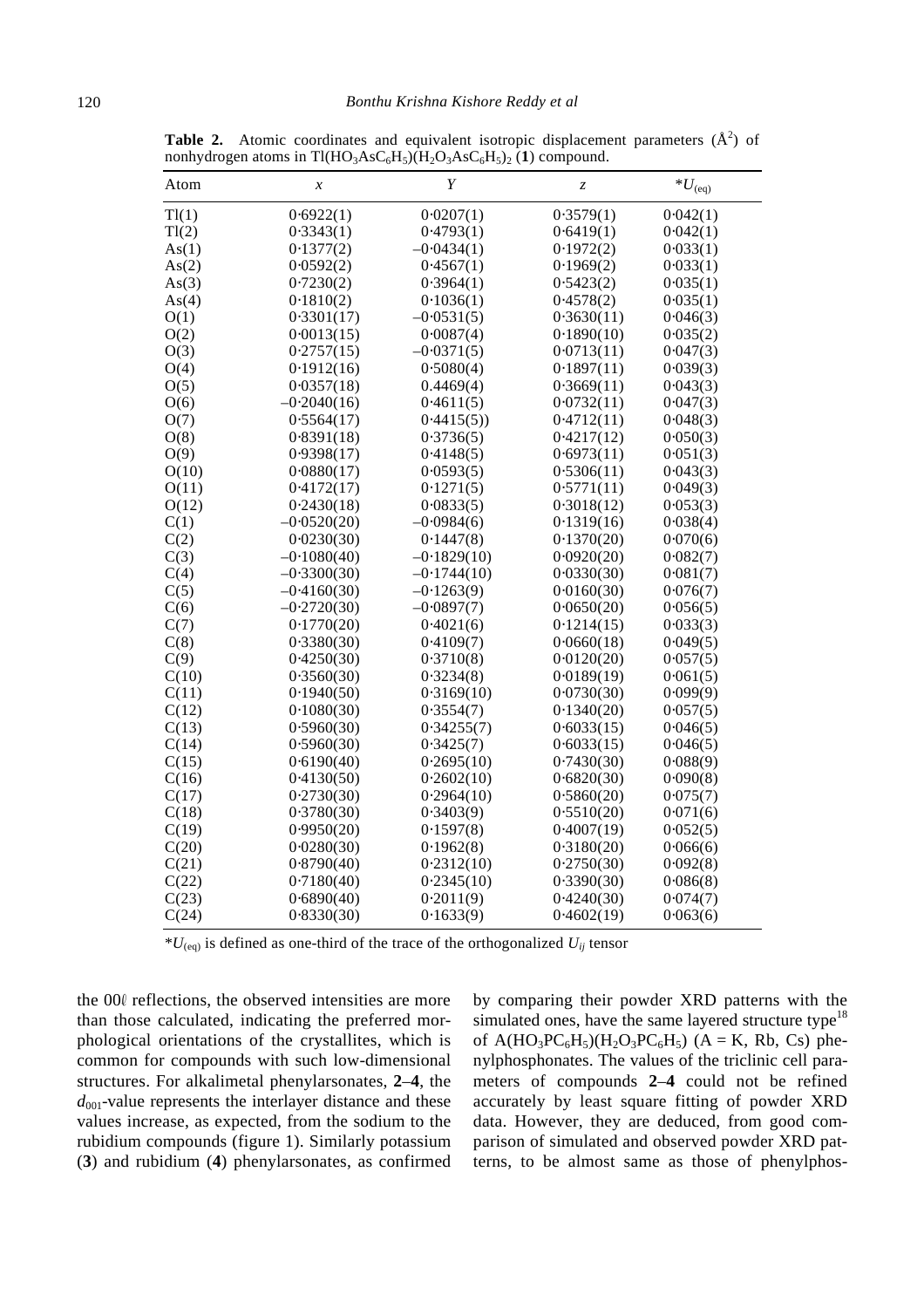

Relative intensity (a.u.) Relative intensity (a.u.)  $-0.20$  $-10-5$  $0 - 3$ 320,2100 1500  $103$ 1000  $\frac{4}{5}$  $023$ 500 500 Ó  $\mathbf 0$ 5  $10$  $15$  $\overline{20}$  $25$  $\overline{30}$ 40  $\overline{45}$  $50$  $55$ 10  $15$  $\overline{20}$  $\overline{25}$ 30 35 ۸ĸ 50 55 60  $35$  $60$  $2e$ (Degree)  $2\theta$  (Degree)

**Figure 2.** Powder XRD patterns of  $A(HO_3ASC_6H_5)(H_2O_3ASC_6H_5)$  ( $A = TI(1)$  and Na(2)) compounds.

phonate analogues. The powder XRD pattern (figure 2) and the unit cell parameters of the thallium (**1**) compound are different from those of the phenylphosphonate analogue.<sup>18</sup> Its XRD pattern agrees well with the one simulated based on its crystal structure and the observed intensities of some of the reflections are more than those calculated.

 $004$ 

 $\frac{1}{2}$ 

 $\frac{14}{ }$ 

3000

2500

2000

 $\overline{0}$ 

Thus these four new phenylarsonates, **1**–**4**, are of three structure types, namely, known<sup>18</sup> A(HO<sub>3</sub>PC<sub>6</sub>H<sub>5</sub>)  $(H_2O_3PC_6H_5)$   $(A = Na$  and Cs) and new Tl(HO<sub>3</sub>AsC<sub>6</sub>H<sub>5</sub>)  $(H_2O_3AsC_6H_5)$ . Some important features of two known structure types of alkalimetal phenylarsonates, **2**–**4**, are as follows. Two formula units are present in their centrosymmetric triclinic unit cells. A + ions are confined approximately to *ab* plane and coordinated to oxygen atoms of phenylarsonates on both sides. The phenyl groups are oriented, without *interdigitation* and *p*–*p* stacking, in approximately perpendicular fashion to the *ab* planes. Thus hydrophobic regions of phenyl groups separate the *inorganic ab* planes. There is one layer per unit cell, with the interlayer distance of 15⋅52–16⋅72 Å.

Our realization, from powder XRD study, that the  $T1(HO<sub>3</sub>AsC<sub>6</sub>H<sub>5</sub>)(H<sub>2</sub>O<sub>3</sub>AsC<sub>6</sub>H<sub>5</sub>)$  (1) has a new type of structure and our success in growing its single crystals have prompted us to undertake its structural elucidation, by single crystal X-ray diffraction. The present study revealed that the thallium (**1**) phenylarsonate is a one-dimensional compound (figure 3), with the values of bond distances (table 3) and angles comparable to those reported in the literature.<sup>3,6,19,20</sup> Four formula units are present in its centrosymmetric triclinic unit cell.  $TI^+$  ions are confined approximately to the *ac* plane and also its parallel plane at  $y = 0.5$ . Thallium is coordinated to six oxygen atoms of six phenylarsonate groups on both sides and only two oxygen atoms of each phenylarsonate group are bonded to metal.  $TIO<sub>6</sub>$  polyhedron (figure 4) is nonuniform with effectively no interacting atoms on one side of the coordination sphere, indicating the stereo active nature of  $6s^2$  lone pair of electrons of thallium. The bonding between the metal and the arsonate moiety extends in the direction parallel to the *a*-axis only (figure 3) and thus the compound has onedimensional chains, parallel to the *a*-axis, of  $T1(HO<sub>3</sub>AsC<sub>6</sub>H<sub>5</sub>)(H<sub>2</sub>O<sub>3</sub>AsC<sub>6</sub>H<sub>5</sub>). These one-dimension$ nal chains are staggered along the *b*-axis (figure 3) and separated from one another by 13⋅26 Å and 8⋅78 Å along the *b*- and *c*-axes, respectively. The phenyl groups are oriented, without *interdigitation* and *p–p* stacking, in slanted fashion to the chains and thus accounts for the lower  $d_{020}$  value (figure 1). Had there been also a similar bonding in the direction parallel to the *c*-axis, this compound would have been two-dimensional and structurally similar to its phenylphosphonate analogue, the phenylphosphonates and phenylarsonates of sodium, potassium and rubidium metals. The difference between the structures of the phenylphosphonate and phenylarsonate of thallium seems to stem from the absence or presence of the stereo activity of 6*s* 2 lone pair of electrons of thallium. The six oxygen atoms, O(3),  $O(6)$ ,  $O(8)$ ,  $O(9)$ ,  $O(11)$  and  $O(12)$ , form longer As-O bonds of 1⋅694–1⋅742 Å length and have acidic hydrogen atoms. Hydrogen bonding exists between this set and another set of oxygen atoms,  $O(1)$ ,  $O(2)$ ,  $O(4)$  and  $O(5)$ . The two oxygen atoms,  $O(7)$  and O(10), form very short As–O bonds of 1⋅638 and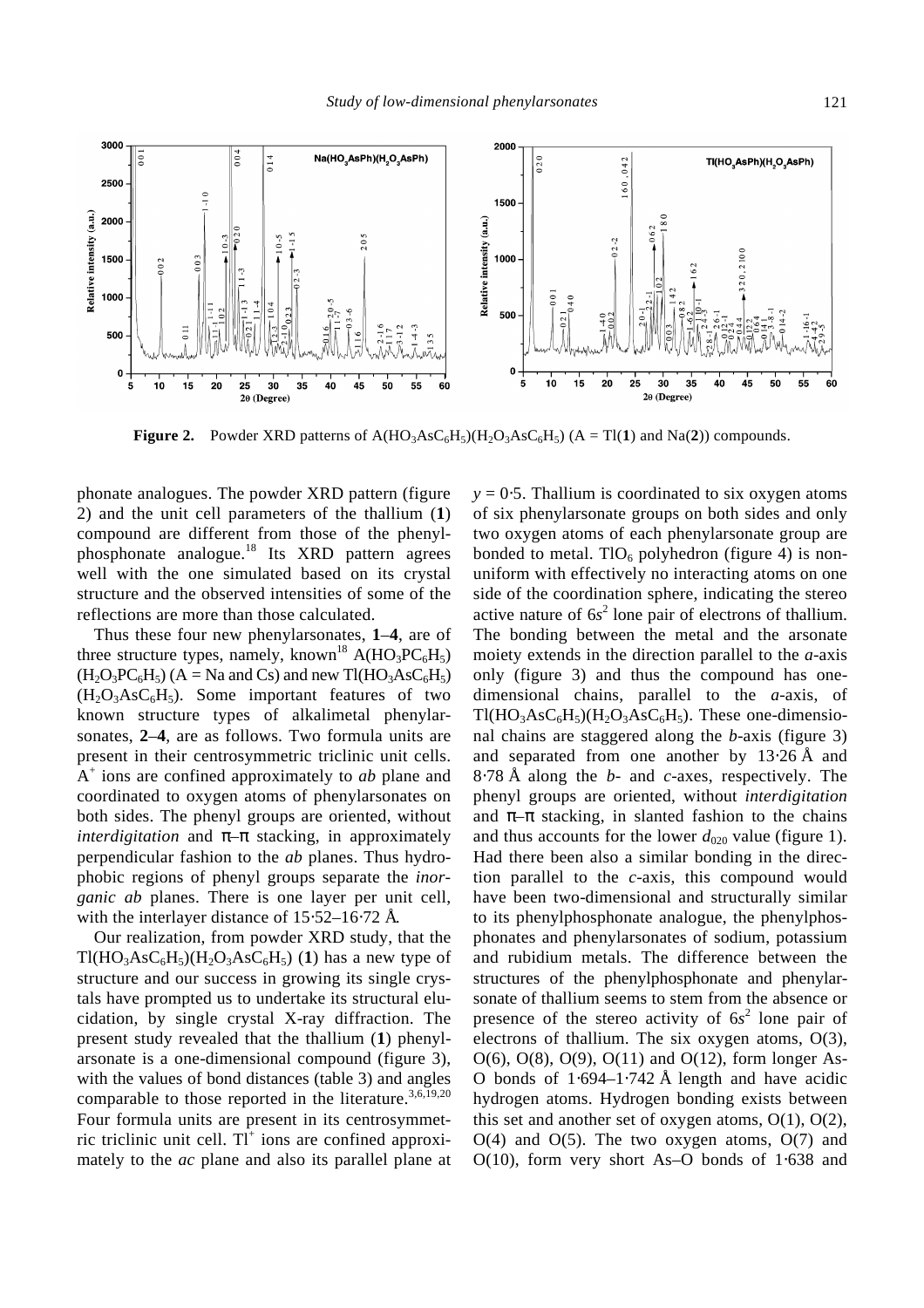

**Figure 3.** Ball-stick representation of unit cell of Tl(HO<sub>3</sub>AsC<sub>6</sub>H<sub>5</sub>)(H<sub>2</sub>O<sub>3</sub>AsC<sub>6</sub>H<sub>5</sub>) viewed along (**a**) *c*-axis, (**b**) *a*-axis and (**c**) *b*-axis.



**Figure 4.** ORTEP diagrams of  $TIO<sub>6</sub>$  polyhedra in  $T1(HO_3AsC_6H_5)(H_2O_3AsC_6H_5).$ 

|  | <b>Table 3.</b> Selected Bond lengths (A) for |  |  |
|--|-----------------------------------------------|--|--|
|  | $T1(HO3AsC6H5)(H2O3AsC6H5)$ (1) compound.     |  |  |

| $As(1) - O(1)$  | 1.65(1)  | $Tl(1) - O(10)$ | 2.64(1) |
|-----------------|----------|-----------------|---------|
| $As(1)-O(2)$    | 1.67(1)  | $Tl(1)-O(10)$   | 2.76(1) |
| $As(1) - O(3)$  | 1.742(9) | $Tl(1)-O(1)$    | 2.81(1) |
| $As(2)-O(4)$    | 1.67(1)  | $T1(1)-O(2)$    | 3.02(1) |
| $As(2) - O(5)$  | 1.682(9) | $Tl(1)-O(1)$    | 3.15(1) |
| $As(2)-O(6)$    | 1.73(1)  | $Tl(1)-O(12)$   | 3.33(1) |
| $As(3)-O(7)$    | 1.64(1)  | $T1(2)-O(9)$    | 2.62(1) |
| $As(3)-O(8)$    | 1.69(1)  | $T1(2)-O(9)$    | 2.74(1) |
| $As(3)-O(9)$    | 1.72(1)  | $T1(2)-O(4)$    | 2.78(1) |
| $As(4) - O(10)$ | 1.62(1)  | $T1(2)-O(5)$    | 3.01(1) |
| $As(4)-O(11)$   | 1.69(1)  | $T1(2)-O(4)$    | 3.16(1) |
| $As(4)-O(12)$   | 1.74(1)  | $T1(2)-O(7)$    | 3.35(1) |
| $As(1) - C(1)$  | 1.91(2)  |                 |         |
| $As(2) - C(7)$  | 1.93(2)  |                 |         |
| $As(3) - C(13)$ | 1.89(2)  |                 |         |
| $As(4) - C(19)$ | 1.93(2)  |                 |         |
|                 |          |                 |         |

1⋅620 Å length respectively and are not involved in hydrogen bonding.

Four phenylarsonates, **1**–**4** could be considered as solid Bronsted acids, with a porous region and,

therefore, two selected compounds, **1** and **2**, have been studied from the point of view of acid-base intercalation reactions with primary *n*-alkyl amines,  $CH_3(CH_2)_{n-1}NH_2$  ( $n = 5-9$ , 12, 16, 18). These reactions, as determined from chemical analysis and powder XRD, spectroscopic and thermal studies, turned out to be successful.

The occurrence of intercalation of primary amines into sodium (**2**) phenylarsonate is evident from the elemental CHN analysis, in the sense that the contents of carbon, hydrogen and nitrogen in the intercalated products,  $2 \cdot (CH_3(CH_2)_{n-1}NH_2)_x$ , are more than those found for the parent phase, **2**. The amount (*x*) of intercalated amine is calculated from the carbon content and the values of hydrogen and nitrogen contents, expected for such compositions of intercalated products, agree reasonably with the observed values. The *x* values of 0⋅57, 0⋅83, 0⋅70, 0⋅72, 1⋅00, 1⋅00, 1⋅00 and 1⋅45 are found for  $2 \cdot (CH_3(CH_2)_{n-1}NH_2)_x$  intercalates with  $n = 5-9$ , 12, 16 and 18, respectively obtained by the first method of stirring at room temperature. These *x* values show no systematic trend with *n*.

The powder XRD patterns (figure 5) of these  $2 \cdot (CH_3(CH_2)_{n-1}NH_2)_x$  intercalates contain moderate to prominent reflections at 2*q* values of ~5 degrees and no significant higher order 000 reflections with 2*q* of >40 degrees. The first reflection is doubled in a few cases. The *d*-value of the first reflection at  $2q \sim 5$  is considered to be  $d_{001}$ , which is associated with the distance between the *ab* planes. This  $d_{001}$  value is, as expected, higher for  $2 \cdot (CH_3(CH_2)_{n-1}NH_2)_x$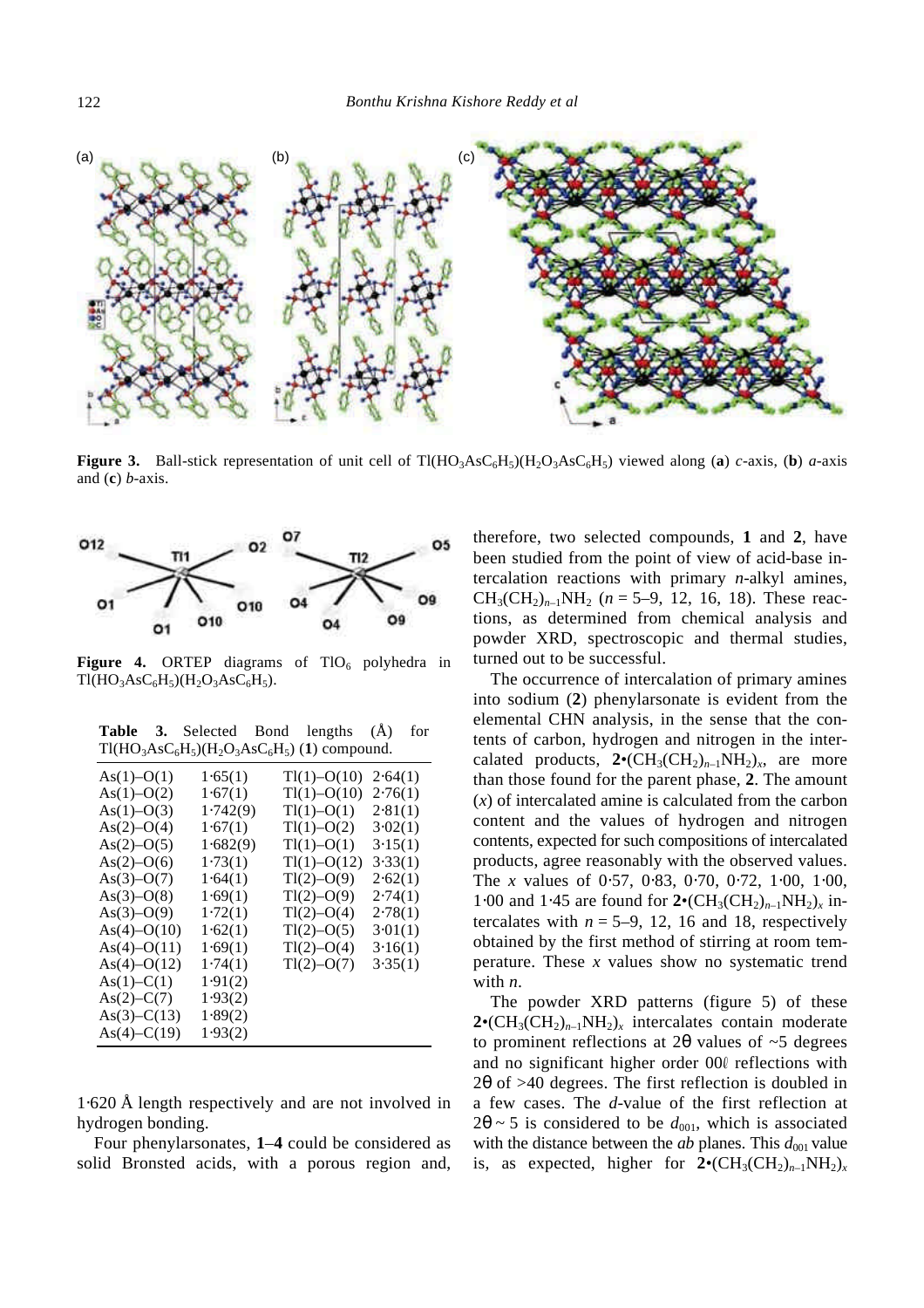$(n = 7, 8$  and 9) intercalates than for the parent phase **2**, due to incorporation of the amine in the porous region, perpendicularly to the inorganic *ab* planes, with the alkyl chains aligned out of the perpendicular. The  $d_{001}$  values of intercalates with  $n \ge 10$  are still higher, with  $2q$  values of  $\leq$  5 and thus the observed reflections at 2 $q = 5$  represent higher order  $d_{000}$ reflections. On the other hand, the lower  $d_{001}$ -values of intercalates with  $n = 5$  and 6 represent the shrinking of inter-lamellar region, probably due to rearrangement and interdigitation of phenyl groups of the intercalates.<sup>13b</sup> In general, these powder XRD patterns confirm the crystalline nature of intercalates and the topotactic intercalation of the amines.

Infrared spectra of the parent phenylarsonates, **1**–**4** are similar and some of these observed frequencies could be reasonably accounted for, on the basis of literature<sup>14a,17a</sup> available on phenylphosphonates. The C–H stretching vibrations of the phenyl ring in the region 3090–3000  $\text{cm}^{-1}$ , the aromatic C=C stretching vibrations at  $1438 \text{ cm}^{-1}$ , the peaks at 692 and  $745 \text{ cm}^{-1}$  representing the out-of-plane bending of the mono substituted phenyl ring, the peak at 2376 cm<sup>-1</sup>, characteristic of PhAsO<sub>3</sub>H group, the peak at 1594  $cm^{-1}$  due to phenyl group stretching, the As–O stretching vibrations in the region 1200–  $1000 \text{ cm}^{-1}$  and the O–As–O bending vibrations in the region 540–410 cm<sup>-1</sup>, are the common features observed in the infrared spectra of compounds, **1**–**4**. The infrared spectra of  $2 \cdot (CH_3(CH_2)_{n-1}NH_2)_x$  intercalates contain, in addition to all the features of the in-



**Figure 5.** Powder XRD patterns of parent sodium (**2**) phenylarsonate and its amine intercalates,  $2 \cdot (CH_3(CH_2)_{n-1})$  $NH<sub>2</sub>)<sub>x</sub>$  (*n* = 5–9, 12, 16 and 18).

frared spectrum of parent phase **2**, peaks in the region 3100–2700  $\text{cm}^{-1}$  attributed to N–H and C–H stretching vibrations<sup>12b</sup> of the amine molecules. The shift of N–H stretching vibrations towards lower frequencies suggests that the amine molecules are protonated<sup>25</sup> and electrostatically bonded to oxygen atoms of phosphonate moieties. The solid-state  $^{13}$ C NMR spectra of  $2 \cdot (CH_3(CH_2)_{n-1}NH_2)_x$  intercalates show signals between 140⋅0–125⋅0 ppm and also multiple signals in the region 42⋅0–14⋅0 ppm, indicating the presence of both aromatic carbon atoms of the phenyl group and the aliphatic carbon atoms of the amines respectively.

The effect of method of intercalation on the composition and powder XRD pattern (figure 6) of the intercalate is illustrated with the example of *n*-octyl amine intercalate,  $2 \cdot (CH_3(CH_2)_7NH_2)_x$ . The second method involves reflux conditions and resulted in structurally similar product, but with more  $(x \sim 0.95)$ intercalated amine. The third method employs excess liquid amine at room temperature without stirring and yielded structurally different product, but with even further  $(x \sim 1.23)$  intercalated amine. The CHN contents of the crystalline product obtained, under solvothermal conditions, by the fourth method are less than those of the parent phase, indicating that these reactions are unsuccessful.

Now we refer to the results of intercalation reactions of one-dimensional  $T1(HO_3AsC_6H_5)(H_2O_3AsC_6H_5)$ (**1**). *x* values of 1⋅53, 1⋅65 and 1⋅68 are found for  $n = 5$ , 8 and 16 respectively in  $1 \cdot (CH_3(CH_2)_{n-1}NH_2)_x$ 



**Figure 6.** Powder XRD patterns of parent sodium (**2**) phenylarsonate and its *n*-octyl amine intercalate,  $2 \cdot (CH_3(CH_2)_7NH_2)_x$  prepared by four methods.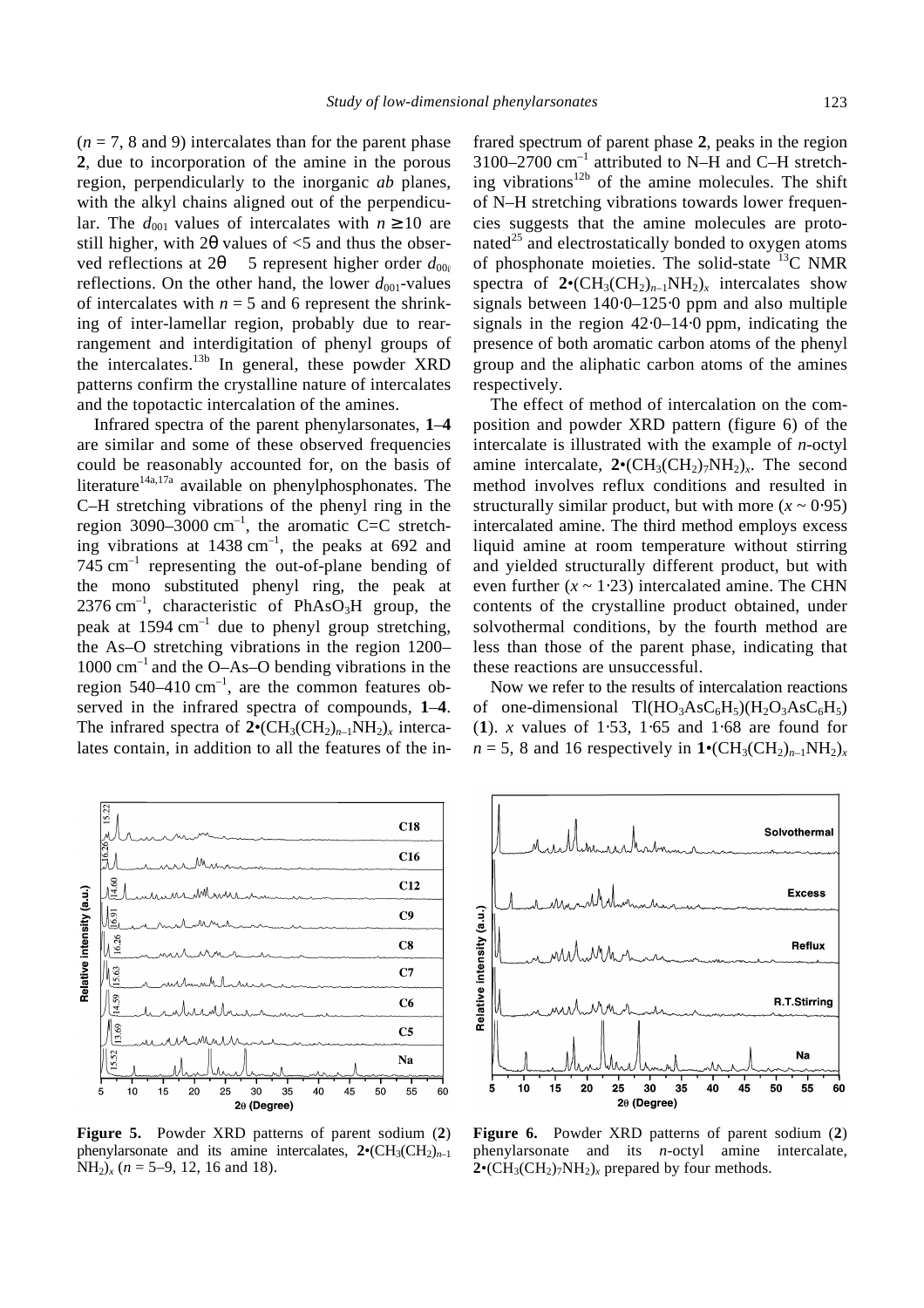

**Figure 7.** Powder XRD patterns of parent thallium (**1**) phenylarsonate and its amine intercalates,  $1 \cdot (CH_3(CH_2)_{n-1})$  $NH<sub>2</sub>$ )<sub>*x*</sub> ( $n = 5$ , 8 and 16) prepared by two methods.



**Figure 8.** CP MAS <sup>13</sup>C NMR spectra of parent thallium (1) phenylarsonate and its amine intercalates,  $1 \cdot (CH_3)$  $(CH_2)_{n-1}NH_2)_{x}$  ( $n = 5$  and 8) prepared by different methods.

intercalates obtained by the first method. The *x* values changed to 1⋅63 and 1⋅96 for  $n = 5$  and 8 respectively, when the third method involving excess liquid amine is employed. The powder XRD patterns of parent compound **1** and three intercalated products, obtained by the first method of stirring at room temperature, are presented in figure 7, from which the crystalline nature and structural similarity of the intercalated products are evident. The *d*-value of the first reflection at  $2\mathbf{q} \sim 5$  is considered to be  $d_{020}$ , associated with the distance between the adjacent planes of  $TI^+$  ions. This  $d_{020}$  value is, as expected, higher for the intercalates than for the parent phase **1**. The  $d_{020}$  values of the intercalates seem to increase, in general, with increasing number of carbon atoms of intercalated *n*-alkyl amines. This is indicative of the enlargement of porous region between the chains, along the *b*-axis, due to accommodation of intercalated amine. The third method of intercalation employing excess liquid amine has given rise to products with more intercalated amine and similar powder XRD patterns (figure 7). The fourth method of solvothermal reactions led to the decomposition of the parent phase, yielding  $As<sub>2</sub>O<sub>3</sub>$ .

Infrared and solid-state  $^{13}$ C NMR spectra (figure 8) of amine intercalates of thallium (**1**) phenylarsonate are similar to those of sodium (**2**) phenylarsonate intercalates. Thermogravimetric curves of thallium (**1**) phenylarsonate and some of its intercalated products are presented in figure 9. All five compounds undergo total weight loss of 100% over the temperature range 30–1100°C. For the parent phase,



**Figure 9.** Thermogravimetric curves of thallium (**1**) phenylarsonate and its amine intercalates,  $1 \cdot (CH_3(CH_2)_{n-1})$  $NH<sub>2</sub>$ )<sub>*x*</sub> (*n* = 5 and 8) prepared by two methods.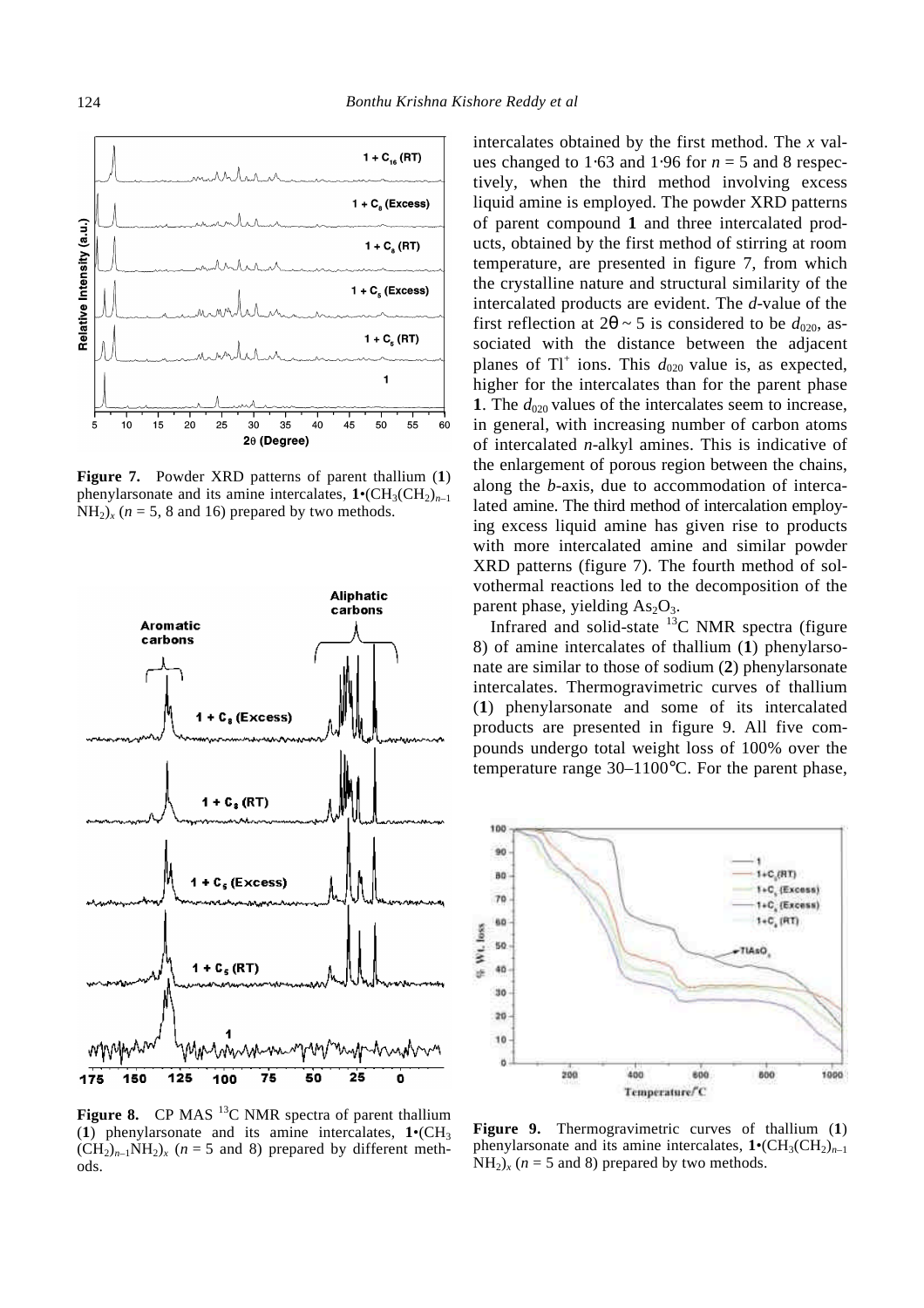the total weight loss occurs in five stages, the major weight loss of 36⋅6% being in the 210–400°C range. The weight loss  $~4\%$  in the 30–210 $\degree$ C range corresponds to loss of one water molecule, whereas the stage at  $590^{\circ}$ C corresponds to the formation of TlAsO<sub>3</sub>. The intercalated products, when compared to parent phase, undergo more weight loss in the 30–300°C range, indicating the loss of intercalated amine. After 300°C, their thermal behaviour seems to be similar to that of the parent phase. These plots show, as expected, more weight loss for *n*-octyl amine product than for *n*-pentyl amine product. Similarly the intercalated product by the third method shows more weight loss than the product by the first method. The values of weight loss of 60⋅6% and 66% for octyl amine products,  $1 \cdot (CH_3(CH_2)_7NH_2)_{1.65}$  and  $1 \cdot (CH_3)$  $(CH_2)_7NH_2)_{1.96}$ , correspond to the formation of  $TIASO<sub>3</sub>$ . Thus  $TIASO<sub>3</sub>$  definitely seems to be a product in the intermediate stages of decomposition of these products.

# **4. Concluding remarks**

Four new monovalent metal phenylarsonates,  $A(HO_3AsC_6H_5)(H_2O_3AsC_6H_5)$   $(A = T1(1), Na(2),$ K(**3**) and Rb(**4**)), have been synthesized and characterized by X-ray diffraction and spectroscopic studies. Alkalimetal phenylarsonates are isostructural with phenylphosphonate analogues and have layered structures, whereas thallium (**1**) phenylarsonate has, as determined by single crystal X-ray diffraction study, new one-dimensional structure. Compounds **1** and **2** undergo intercalation of primary *n*-alkyl amines to yield polycrystalline intercalates.

## **Acknowledgement**

We gratefully acknowledge the financial support received from the Board of Research in Nuclear Sciences, Government of India. We thank the Sophisticated Analytical Instrument Facility of our Institute for single crystal X-ray data.

# **References**

- 1. Finn R C, Zubieta J and Haushalter R C 2003 *Prog*. *Inorg. Chem*. **51** 421
- 2. Clearfield A and Wang Z 2002 *J. Chem. Soc*., *Dalton Trans*. 2937
- 3. Clearfield A 1998 *Prog. Inorg. Chem*. **47** 371
- 4. Vermeulen L A 1997 *Prog. Inorg. Chem*. **44** 143
- 5. Clearfield A 1996 *Curr. Opin. Solid State Mater. Sci*. **1** 268
- 6. Khan M I and Zubieta J 1995 *Prog*. *Inorg. Chem*. **43** 1
- 7. Odobel F, Bujoli B and Massiot D 2001 *Chem. Mater*. **13** 163
- 8. (a) Kullberg L and Clearfield A 1990 *Solv. Extr. Ion Exchange*. **8** 187; (b) Ortiz-Avila C Y, Bhardwaj C and Clearfield A 1994 *Inorg. Chem*. **33** 2499
- 9. Aoki K, Brousseau L C and Mallouk T E 1993 *Sensors Actuators* **B13–14** 703
- 10. (a) Costa M C C, Johnstone R A W and Whittaker D 1998 *J. Mol. Catal.* **A129** 79; (b) Segawa K and Ozawa T 1999 *J. Mol. Catal.* **A141** 249
- 11. (a) Vermeulen L A and Thomson M E 1992 *Nature*  (*London*) **358** 656; (b) Alberti G, Costantino U, Casciola M, Vivani R and Peraio A 1991 *Solid State Ionics* **46** 61; (c) Benavente J, Carrique F, Pozas R, Bruque S, Moreno L and Martinez M 1991 *Solid State Ionics* **46** 77
- 12. (a) Mahmoudkhani A H and Langer V 2001 *Solid State Sci*. **3** 519; (b) Lima C B A and Airoldi C 2002 *Solid State Sci*. **4** 1321; (c) Mahmoudkhani A H, Langer V and Smrock L 2002 *Solid State Sci*. **4** 873; (d) Poojary D M, Zhang B, Cabeza A, Aranda M A G, Bruque S and Clearfield A 1996 *J. Mater. Chem*. **6**  639; (e) Tran D T, Kam Y-S, Zavalji P Y and Oliver S R J 2003 *Inorg. Chem*. **42** 2165; (f) Cao G, Lee H, Lynch V M and Mallouk T E 1988 *Inorg. Chem*. **27**  2781
- 13. (a) Martin J K, Squattrito P J and Clearfield A 1989 *Inorg. Chim. Acta* **155** 7; (b) Poojary D M and Clearfield A 1995 *J. Am. Chem. Soc*. **117** 11278; (c) Zhang Y and Clearfield A 1992 *Inorg. Chem*. **31** 2821; (d) Zhang Y, Scott K J and Clearfield A 1993 *Chem. Mater*. **5** 495; (e) Frink K J, Wang R C, Colon J L and Clearfield A 1991 *Inorg. Chem*. **30** 1438; (f) Menaa B and Shannon I J 2002 *Chem. Eur. J.* **8** 4884; (g) Culp J T, Fanucci G E, Watson B C, Morgan A N, Backov R, Ohnuki H, Meisel M W and Talham D R 2001 *J*. *Solid State Chem*. **159** 362
- 14. (a) Cabeza A, Aranda M A G, Bruque S, Poojary D M, Clearfield A and Sanz J 1998 *Inorg. Chem*. **37** 4168; (b) Cabeza A, Aranda M A G, Bruque S, Poojary D M and Clearfield A 1998 *Mater. Res. Bull*. **33**  1265; (c) Bujoli B, Palvadeau P and Rouxel J 1990 *Chem. Mater*. **2** 582; (d) Wang R-C, Zhang Y, Hu H, Frausto R R and Clearfield A 1992 *Chem. Mater*. **4**  864
- 15. (a) Alberti G, Costantino U, Allulli S and Tomassini N 1978 *J. Inorg. Nucl. Chem*. **40** 1113; (b) Poojary D M, Hu H-L, Campbell III F L and Clearfield A 1993 *Acta Cryst*. **B49** 996; (c) Dines M B and Digiacomo P M 1981 *Inorg. Chem*. **20** 92
- 16. Johnson J W, Jacobson A J, Brody J F and Lewandowski J T 1984 *Inorg. Chem*. **23** 3842
- 17. (a) Poojary D M, Zhang Y, Zhang B and Clearfield A 1995 *Chem. Mater*. **7** 822; (b) Poojary D M, Grohol D and Clearfield A 1995 *Angew. Chem.*, *Int. Ed. Engl*. **34** 1508; (c) Grohol D, Subramanian M A, Poojary D M and Clearfield A 1996 *Inorg. Chem*. **35** 5264; (d)